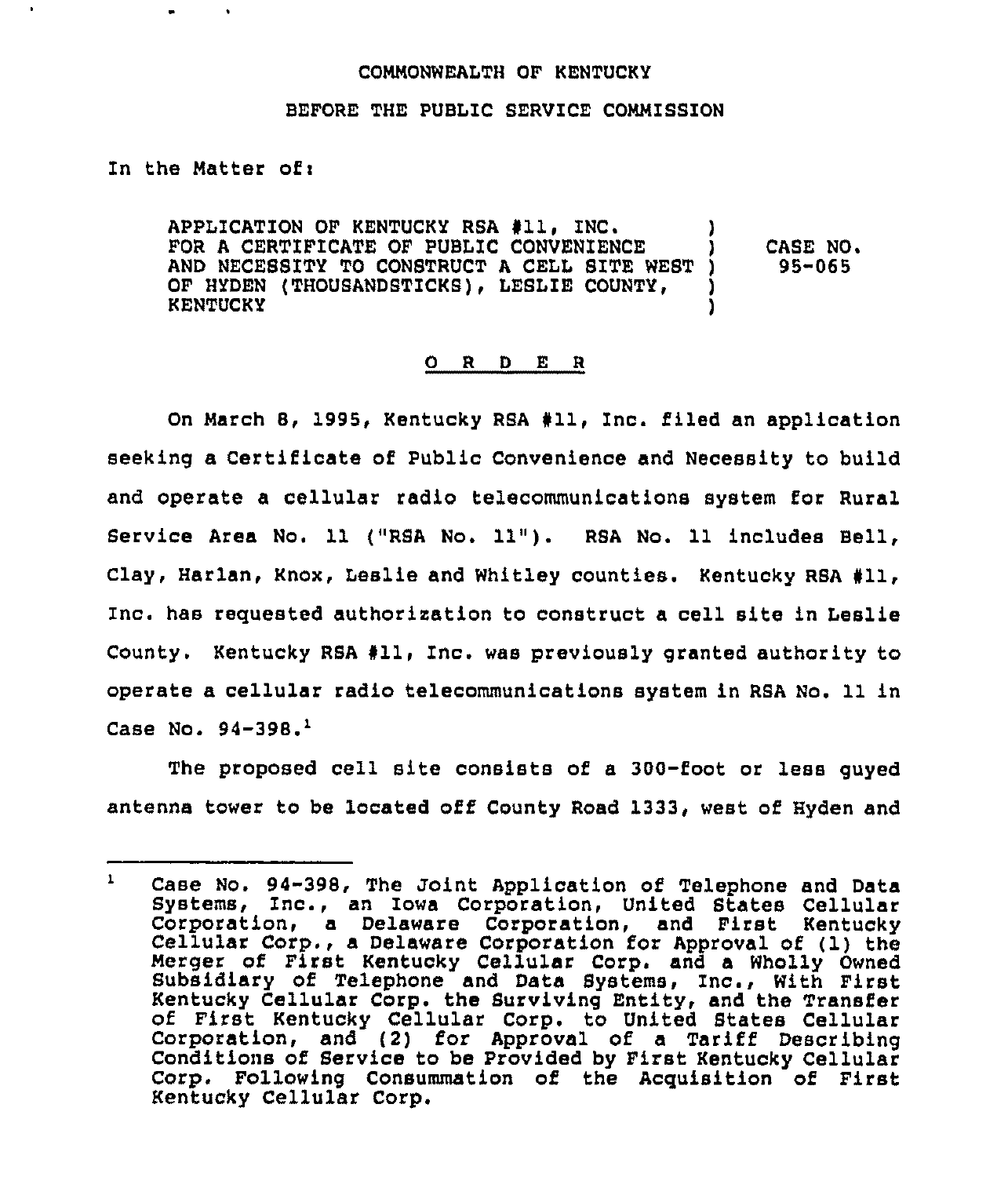approximately two miles southwest of the community of Thousandsticks, Leslie County, Kentucky ("the Thousandsticks cell site"). The coordinates for the Thousandsticks cell site are North Latitude 37° 09' 16.5" by West Longitude 83° 26' 32".

 $\bullet$ 

 $\mathbf{v}$ 

 $\mathbf{A}$ 

Kentucky RSA #11, Inc. has provided information regarding the structure of the tower, safety measures, and antenna design criteria for the Thousandsticks cell site. Based upon the application, the design of the tower and foundation appears to meet the criteria of the Building Officials and Code Administrators International, Znc. National Building Code with reference to earthquakes, winds, and tornadoes.

Pursuant to KRB 100.324(1), the Thousandsticks cell site's construction is exempt from local zoning ordinances; however, Kentucky RSA #11, Inc. has notified the Leslie County Judge/Executive of the proposed construction. Kentucky RBA 611, Inc. has filed applications with the Federal Aviation Administration ("FAA") and the Kentucky Airport Zoning Commission ("KAZC") Eor the construction and operation of the Thousandsticks cell site. Both applications are still pending.

Kentucky RSA #11, Inc. has filed notices verifying that each person who owns property or resides within 500 Eeet of the Thousandsticks cell site has been notified of the pending construction. The notice solicited any comments and informed the property owners or residents of their right to intervene. To date, no intervention requests have been received.

$$
-2 -
$$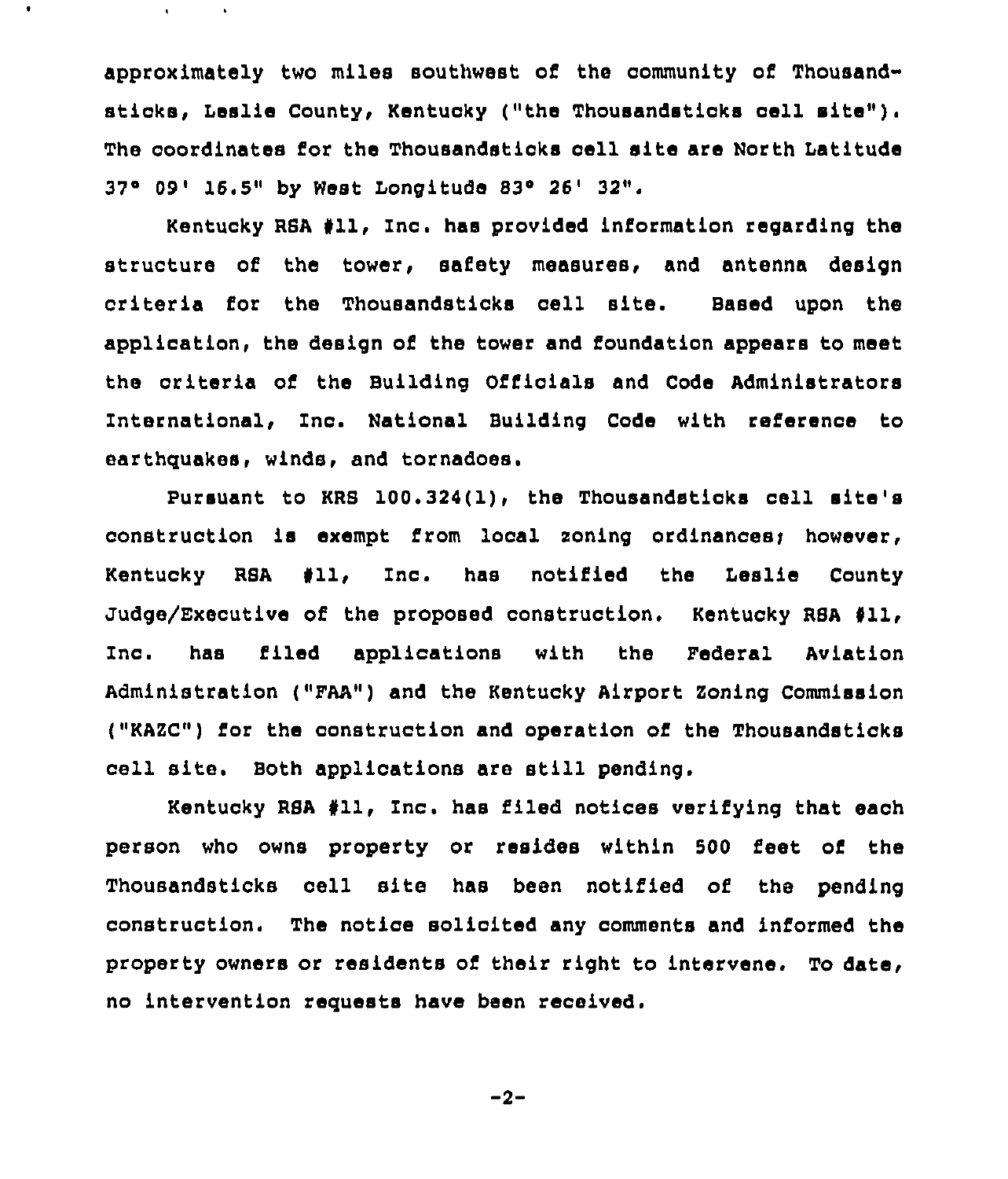Pursuant to KRS 278.280, the Commission is required to determine proper practices to be observed when it finds, upon complaint or on its own motion, that the facilities of any utility subject to its Jurisdiction are unreasonable, unsafe, improper, or insufficient, To assist the Commission in its efforts to comply with this mandate, Kentucky RSA #11, Inc. should notify the Commission if it does not use this antenna tower to provide cellular radio telecommunications services in the manner set out in its application and this Order. Upon receipt of such notice, the Commission may, on its own motion, institute proceedings to consider the proper practices, including removal of the unused antenna tower, which should be observed by Kentucky RSA 411, Inc.

The Commission, having considered the evidence of record and being otherwise sufficiently advised, finds that Kentucky RSA 411, Inc. should be granted <sup>a</sup> Certificate of Public Convenience and Necessity to construct and operate the Thousandsticks cell site in RSA No. 11 under its previously approved tariff.

IT IS THEREFORE ORDERED that:

 $\bullet$ 

1. Kentucky RSA 811, Inc. be and it hereby is granted <sup>a</sup> Certificate of Public Convenience and Necessity to construct and operate the Thousandsticks cell site.

2. Kentucky RSA 411, Inc. shall file a copy of the final decisions regarding its pending FAA and KAZC applications for this cell site construction within 10 days of receiving these decisions.

3. Kentucky RSA 811, Inc. shall immediately notify the Commission in writing, if, after the antenna tower is built and

-3-